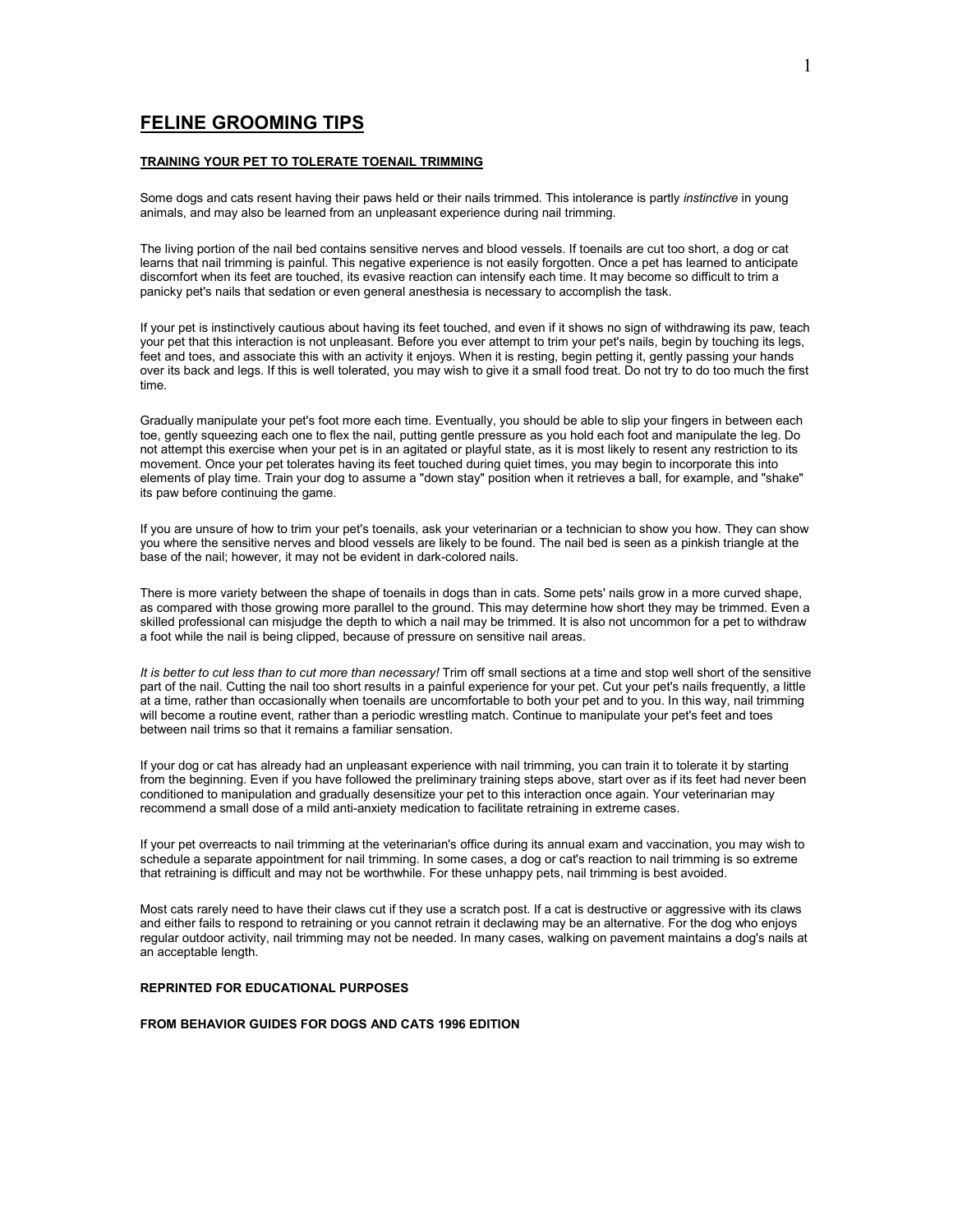#### **GROOMING YOUR CAT**

Christine Church knew her cats' hair ended up in the darndest places: in computer drives, on the couch, on her work clothes, even in her morning coffee. However, her furnace repairman gave her a new reason to groom her cats. The root of her problem: hair from her 10 feline housemates clogging the motor.

Grooming a cat might seem redundant, since most cats do a great job of keeping themselves clean. But experts list many reasons for brushing: keeping the house cleaner, preventing hair balls, maintaining a lovely coat, bonding with your cat and possibly detecting tumors or other health problems before they endanger your cat's life.

Atlanta veterinarian Drew Weigner has cared for pets that are alive today because malignant tumors were caught during grooming. "These were removed promptly, while still small, and were cured," says Weigner, a diplomat to the American Board of Veterinary Practitioners. "I have no doubt these cases were discovered earlier and resulted in better outcomes because these cats were regularly groomed."

Diligent grooming can also reveal ear and skin problems, such as hair loss, dandruff and sores. If you notice debris and odd odors in the ears, call your veterinarian. Never insert or pour anything into them, Weigner says.

Perhaps grooming your cat seems too challenging or tedious, but done correctly it can be simple and rewarding. When Church, the Connecticut-based author of *Housecat: How to Keep Your Indoor Cat Sane and Sound* (Nowell Book House, 1998), pulls out the brush, her longhaired cat comes running. "Sammy gets really into it," she says. "He's funny to watch because he chews on the brush. He rolls over on his back so I can get his belly. He stretches out and purrs."

#### **NAIL CLIPPING**

Begin your complete grooming session by trimming your cat's nails, says certified master groomer Kathy Salzberg, writer and owner of The Village Groomer in Walpole, Mass. If your cat decides to swipe at you, at least the nails will be blunt. If it growls, spits and bears its claws, then you probably will want to leave this job to a professional groomer.

The following procedure takes only a few minutes and you only need to do it monthly, but you'll need a partner.

**1. APPROACH THE CAT WITH CONFIDENCE.** "If you're really nervous yourself, then they struggle more," Salzberg says. "Dogs and cats sense fear." Speak softly and soothingly. "I honestly believe cats love the sounds of our voices, and I talk to the cats a lot."

2. HAVE YOUR PARTNER HOLD THE CAT gently by the scruff of its neck, the way its mother would naturally. "It immobilizes the cat," Salzberg explains. Your partner should hold the cat's paws.

**3. GENTLY PRESS YOUR THUMB ON THE PAD OF A FRONT PAW.** The nail should extend. If it doesn't, put your cat's paw on the first finger of your hand. Place your thumb on the cat's first knuckle. Squeeze gently. The nail should slide forward.

**4. CLIP THE CLEAR, HOOKED PORTION** of each claw. Do it quickly, cleanly. Don't cut off more than the tip. Cutting the thick, pink quick, the vein that runs the length of the nail, will cause bleeding. If that happens, apply styptic powder to or rub a bar of soap across the nail.

**5. REPEAT THE PROCESS** for each paw. Rear nails usually grow shorter than front nails, so trim conservatively. "If people try to take off as much nail in the rear as in the front, they could clip into the quick and cause bleeding," says groomer Daryl Conner, whose Gone to the Dogs offers grooming house calls in Memphis, Tenn.

"Some cats don't much mind having their nails trimmed as they are being held and cuddled," Nanci York, groomer at Animal Care Center of Forest Park in Cincinnati. "Others may need to be wrapped in a towel for the procedure."

#### **NEXT COMES A THOROUGH BRUSHING**

Start this routine when a cat is young, if possible. Use a soft baby brush the first few times. Keep the brush near the chair or favorite place you usually sit with your cat, and conduct your grooming session there. Gently brush the spots where your cat likes to be touched. Then, work your way around its body. "If a cat doesn't seem to like it, work up slowly," York says. "In the beginning, just a few strokes may be all that are tolerated, but gradually [you] both become more comfortable with the process and may begin to enjoy it."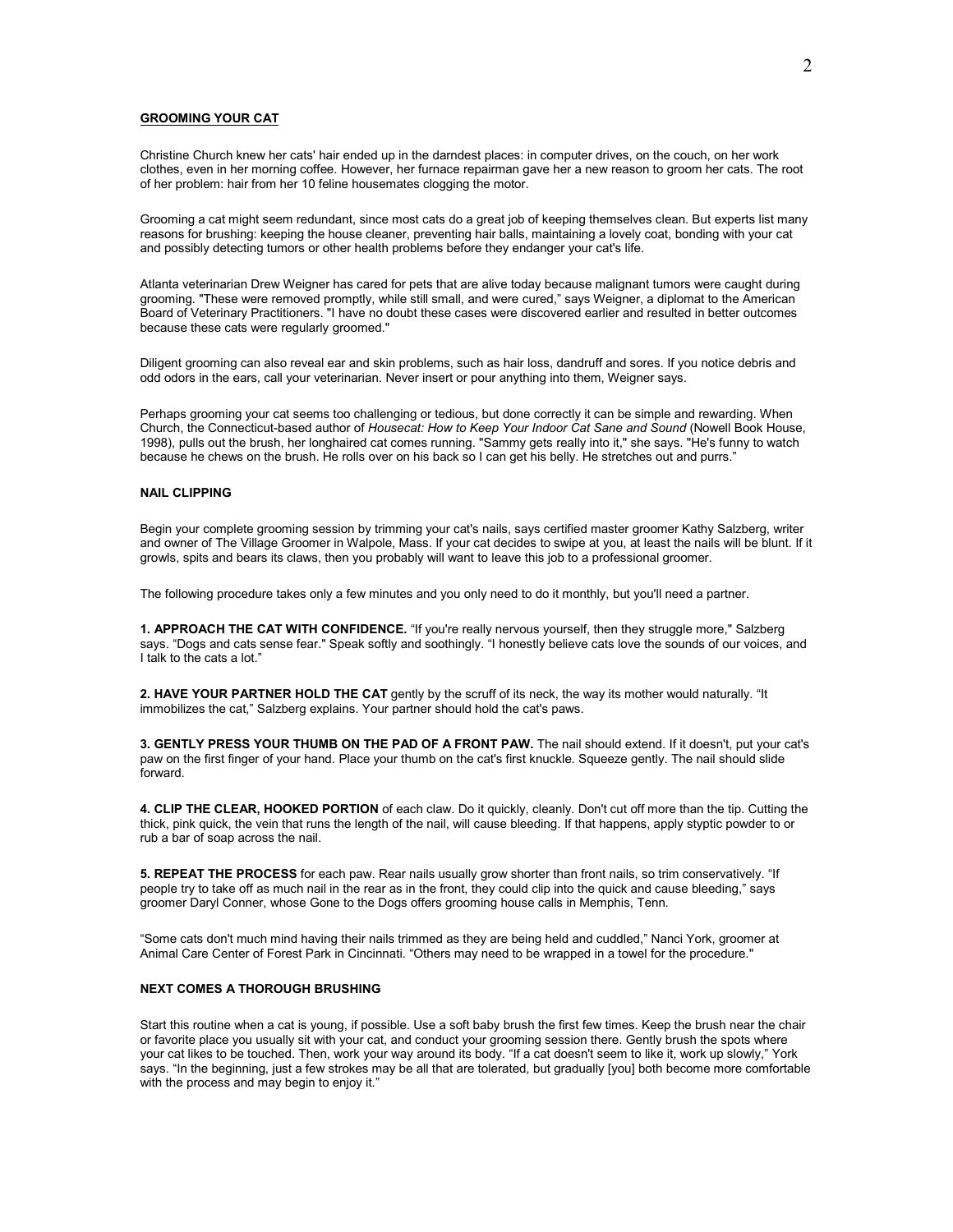When your cat comes to accept brushing, give it the full treatment. How frequently you brush your cat and which tools you should use depend on the breed (see Tool Box and Different Strokes), but these guide-lines work for most:

**1. USE A SLICKER BRUSH.** "Using a soft slicker brush, go over the entire cat from the top of the head to the tip of the tail, following the lay of the coat. Holding the front of the cat up by the chest, brush down from the chest to the groin area. Lift the tail and brush the hindquarters thoroughly. Don't forget the areas behind the ears, under the chin and the backs of the hind feet," York advises.

**2. USE A METAL-TOOTH COMB**. Comb the entire cat with a metal-tooth comb to remove loose fur and tangles. The combs normally are sold in fine, medium or wide teeth. Use fine or medium on short coats; wide on long coats, says Joanne Howl, DVM, past president of the Maryland Veterinary Medical Association. Conners prefers medium for any cat, and adds the teeth should be round and smooth.

**3. REMOVE TANGLES.** Carefully comb out small mats by slowly separating the outer tangled hairs from the center of the mat. Sprinkling cornstarch onto tangles can help loosen them. Alternatively, use blunt-tipped scissors to trim small mats out of the coat. For mats that are a little larger, Howl advises this technique with the blunt-tipped scissors: "Turn the tips parallel to the lie of the unmatted fur, and cut down the center of the mat. Split each mat once or twice to begin to shorten the tangled hairs, then use a comb. You'll find that the shortened hairs pull out more easily and that you can eventually remove the mat without losing a huge chunk of fur." Leave large mats to a professional groomer or a veterinarian.

**4. USE A PIN BRUSH** for longhairs to remove loose fur.

**5. STROKE THE CAT FROM HEAD TO TOE.** This will help make the coat shine, Howl says.

It might look time-consuming, but you can brush your cat while watching TV "I tell pet owners to set aside a certain time each week," Conner says. "For instance, if they never miss the TV show *60 Minutes,* they should keep the cat comb near their favorite chair and spend that time combing kitty. A little catnip might sweeten the deal for some cats. A succulent treat can appeal to others."

#### **DIFFERENT STROKES**

We asked master groomer, Kathy Salzberg, owner of The Village Groomer in Walpole, Mass., how often cats needed grooming, and she said it depends an the breed. Some examples:

PERSIANS, HIMALAYANS. Ideally, brush once a day. Realistically, twice weekly. Bathe every four to six weeks.

**SPHYNX:** Bathe weekly to remove the excess oil the hairless cat produces.

**MAINE COON CATS, NORWEGIAN FOREST CATS:** Brush weekly; bathe every two to three months.

**SIAMESE, BURMESE, OCICAT, BENGAL:** Rub weekly with a silk glove or chamois cloth. **"**These are really lowmaintenance cats - for the busy person," Salzberg says.

**AMERICAN SHORTHAIR, RUSSIAN BLUE, SCOTTISH FOLD, MANX:** Brush weekly or every couple of weeks with a fine-toothed comb. "They can mat, even though they're shorthaired," Salzberg says.

**CORNISH REX, DEVON REX:** Use a groomers mitt occasionally.

#### **BATHING**

For some, the thought of bathing a squirming fuzz ball with claws inspires dread. Fortunately, while show cats need baths before competition, most indoor cats require a visit to the tub once a year or less, Howl says. Baths can save lives in those rare instances when cats step in antifreeze or poison, or if an outdoor longhair's coat becomes infested with maggots. Otherwise, gauge when your cat needs a bath by asking yourself if it smells bad or if it has a greasy or discolored coat. Bathing plays a role in treating some dermatologic conditions and removing external parasites such as fleas, says Elaine Wexler-Mitchell, DVM, of Orange, Calif., author of *The Complete Idiot's Guide to A Healthy Cat* (Alpha Books, 1999, \$16.95).

**Some tricks of the trade to make your experience easier:**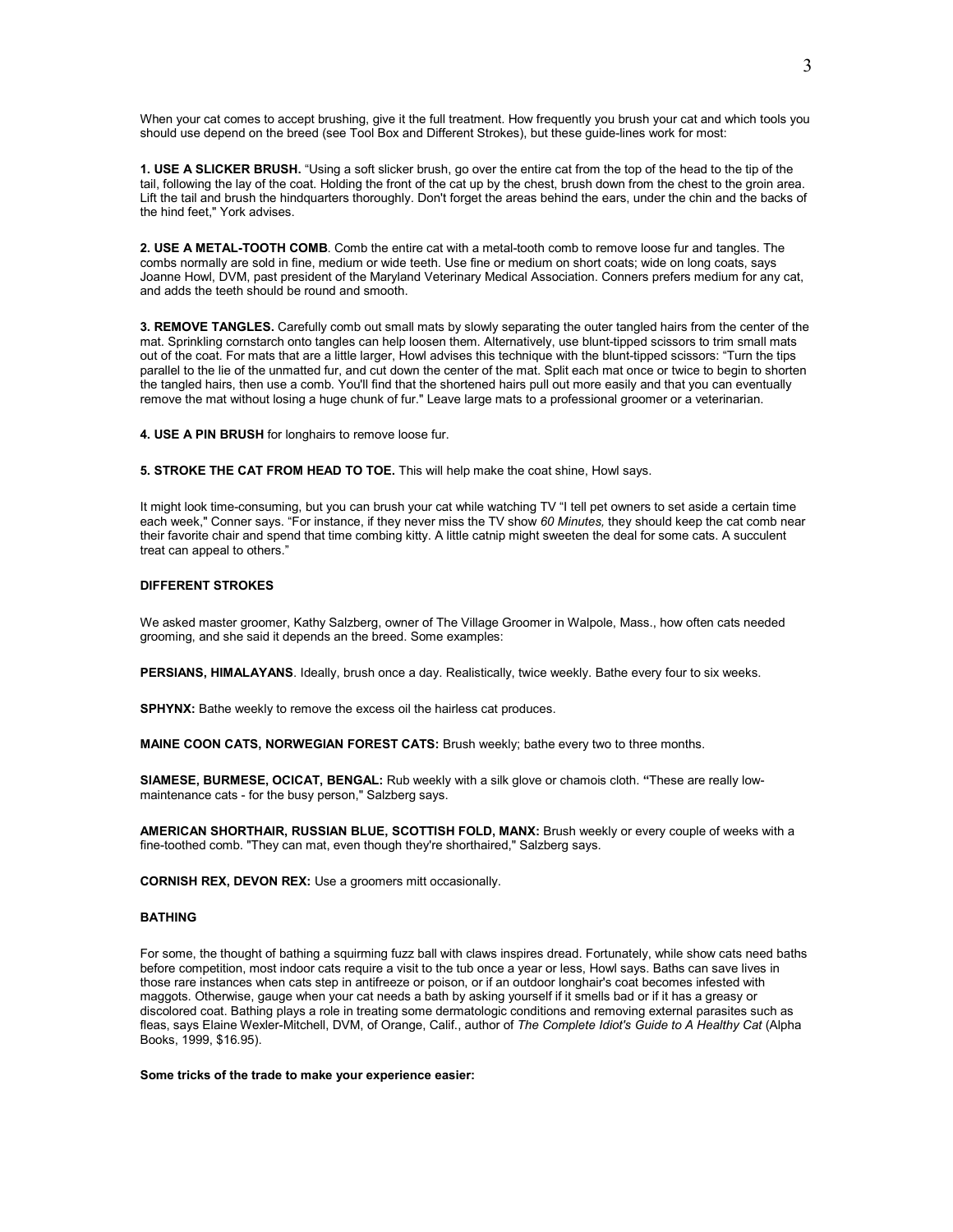**1. GATHER YOUR TOOLS:** a shampoo designed for cats (not dogs), towels, a hand-held spray nozzle or water pitcher and a sponge. If you can't convince someone to help you, get a figure-eight cat harness and Ieash. Place a plastic mat, milk crate or even a window screen in the bottom of the tub so your cat has something to grab onto and feels more secure. Put all your tools within reach of your intended bathing spot. "I like to use the kitchen sink. The level is easier for the groomer to work on, and the confined space seems to make a cat feel more secure," Cooper says.

**2. FILL THE SINK OR TUB** with a couple of inches of tepid water. Use your wrist to test the temperature. "It should be almost impossible to feel - neither hot nor cold," Howl says.

**3. PUT YOUR CAT IN THE SINK OR TUB.** Holding it gently by the scruff of the neck, lower it gently into the sink or tab while sweet-talking. Have your partner hold your cat in place, or use the harness.

**4. GENTLY SHOWER THE CAT'S BODY** with a spray nozzle or pitcher of warm water; keep the face dry. Be sure to hold the spray nozzle very close to the body; that hushes the scary sight and sound of running water. Avoid the eyes, ears and nose. "I usually wipe these carefully with a warm washcloth or baby wipe," York says.

**5. APPLY THE GENTLE CAT SHAMPOO.** Lather the coat lightly.

**6. RINSE TWICE. "**The rinse is the single most important part of the bath. Poorly rinsed coats are dry and itchy," Howl advises.

**7. WRAP THE CAT IN A FLUFFY TOWEL** and squeeze out the water. "Don't rub! This can cause tangles in the coat," York says.

**8. DRY YOUR CAT.** Air drying can take several hours. If you use a blow dryer, use the cool setting. Start at the hindquarters and brush the coat while aiming the dryer directly at the area, York says. Work from the rear of the cat to the neck, then from the chest to the groin. "Avoid the face and ears, as the air may irritate these areas," York says. "Most cats are frightened by the sound of the dryer and the forced air, so owners should be prepared for a violent reaction if this has never been attempted" she adds.

#### **9. FINISH BY COMBING THE COAT.**

**10. REWARD YOUR CAT -** and yourself, York says. Your pal may be in a foul mood, but it won't last as long as the pleasant scent and pretty appearance of the coat. If this sounds like too much to handle, you can hand the job over to a professional groomer or try a 'dry' bath. Pet-supply stores sell dry shampoos, which foam without water. Just massage in the special shampoo, let it dry, then brush your sweeter-smelling cat. You can also buy premoistened towelettes (or wet wipes) for spot cleaning or deodorizing pets. Still, experts consider dry baths second best to the real thing. Not all cats hate baths. "It depends on their personality," says Anne Francis, a Massachusetts-based groomer. "Some cats I groom, they practically do the backstroke in the tub. With luck and these guidelines, your grooming experiences will go swimmingly."

#### **GATHER THIS GEAR FOR A PRETTY KITTY:**

#### **ALL CATS**

- § Towel or rubber mat to prevent slipping in the sink or bathtub.
- § Nail trimmers with sharp blades and a smoothly working mechanism.
- § Cotton balls.
- § Olive oil for gently cleaning ears.
- § Styptic powder.
- § Ear-cleansing solution for cats.
- § Blunt-tipped scissors to trim matted fur.
- § Mild shampoo.